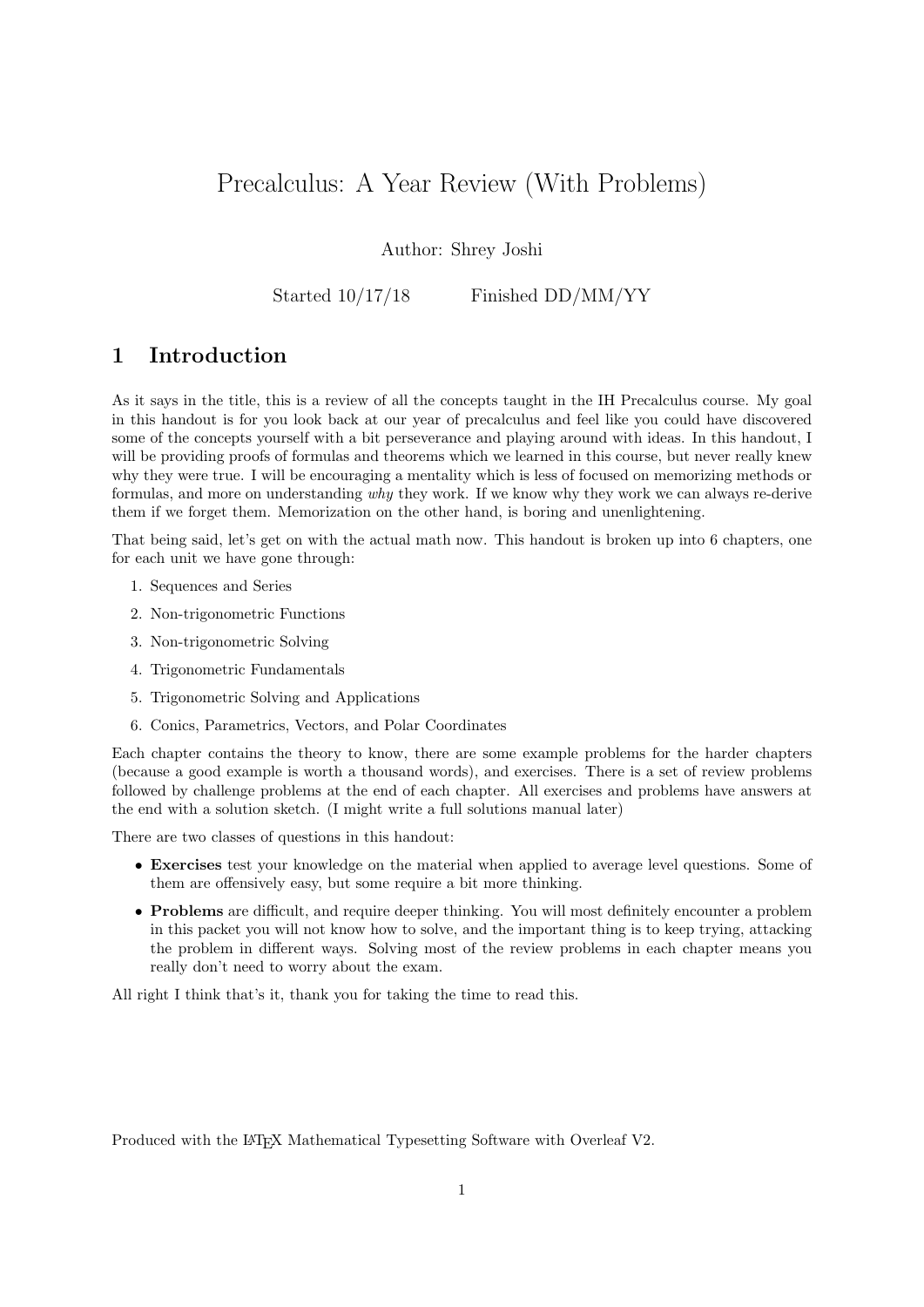# 2 Sequences and Series

### 2.1 Sequences

Definition 1) A Sequence is a numbered collection of numbers which follow a certain pattern. For example:

$$
p_n = 2, 3, 5, 7, 11, 13, 17, 19, 23, 29, 31, \dots
$$

These are the primes. We can denote the *n*th term of this sequence with the notation  $p_n$ . (i.e.  $p_3 = 5$ ,  $p_7 = 17$ , etc.).

**Definition 2)** An **Arithmetic Sequence** is defined by a starting number and a common difference. The common difference is added to a particular term in a sequence to obtain the next term. A general arithmetic sequence with a first term  $a$  and a common difference  $d$  has the form

$$
a_n = a, a + d, a + 2d, a + 3d, a + 4d, a + 5d, ...
$$

We can derive a formula for the nth term in arithmetic sequence. Note that in the nth term we add  $d$ , the common difference  $n - 1$  times to a, we can say

$$
a_n = a + (n-1)d
$$

Definition 3) A Geometric Sequence is defined by a starting number and a common ratio. The common ratio is multiplied by a particular term in the sequence to obtain the next term. A general geometric sequence with a starting number  $a$  and common ratio  $r$  has the form

$$
a_n = a, ar, ar^2, ar^3, ar^4, ar^5, \dots
$$

Just like arithmetic sequences, we can find a general formula for the nth term of a geometric sequence. Since we are multiplying the r, the common ratio,  $n - 1$  times to a for the nth term, we can say

$$
a_n = a_1 r^{n-1}
$$

Definition 4) A Recursive Formula is one that defines each term in terms of a preceding term or terms. For example:

$$
f(1) = 1
$$
 and  $f(n+1) = f(n) + 2$ 

This is a recursive formula for the sequence  $1, 3, 5, 7, 9, \cdots$ . To find the next term in a sequence with a recursive formula you must find the term before it.

Definition 5) An Explicit Formula is a formula that defines the nth term in terms of n. Unlike recursive formulas we can find the 1000th term just by plugging in 1000 into some expression. We don't need to find any other term. We can convert recursive formulas to explicit formulas to make it easier to find a certain term in the sequence. An example of an explicit formula is the one that decirbes the sequence mentioned above.

$$
f(n) = 2n - 1
$$

#### Example 1)

Define an arithmetic sequence  $a_n$  with 5th term 13 and 17th term 37. Find the value of a) The first term,  $a_1$ 

b) The common difference, d

c) The 42nd term

#### ¡Write Solution¿

#### Example 2)

Define a geometric sequence  $a_n$  with 3rd term 45 and 7th term 3645. Find the value of a) The first term,  $a_1$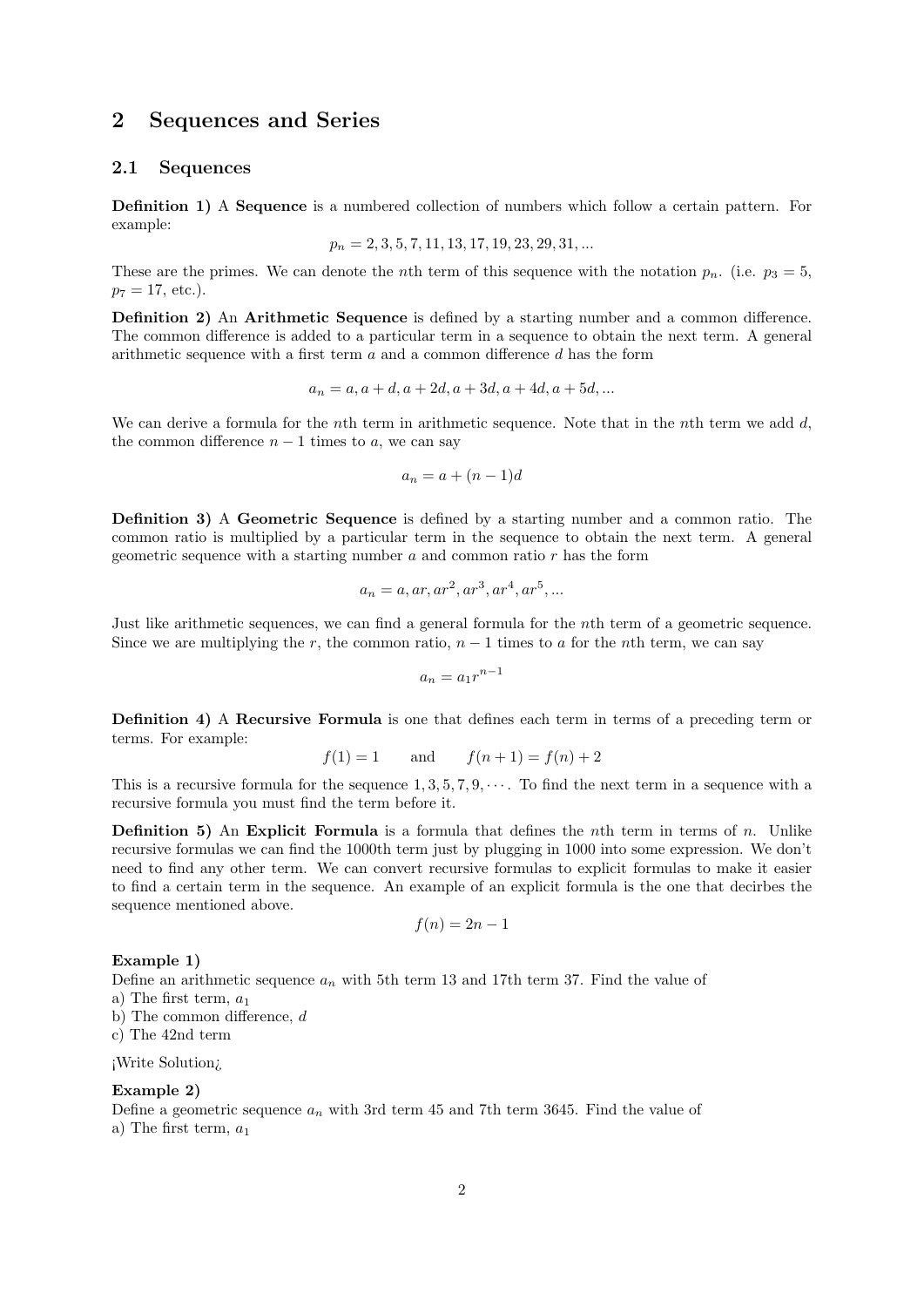b) The common ratio, r c) The 5th term

¡Write Solution¿

Exercise 1) ¡Easy thing here¿

Exercise 2) Another thing thats easy.

Exercise 3)

Find a formula for the arithmetic sequence  $1 + 2 + 3 + \cdots + n$ .

#### Exercise 4)

The 2018th term of a geometric sequence is 25 and the 2020th term is 36. Find the 2019th term (It's possible to do this without finding the common ratio or the first term).

#### Exercise 5)

The common difference of an arithmetic sequence,  $a_n$  is equal to the common ratio of a geometric sequence,  $b_n$ . Given that the first term of both sequences is equal to 7 and  $\frac{b_2}{a_2} = 14$ , find  $b_2 - a_2$ .

#### 2.2 Series

Definition 6) An Arithmetic Series is just the sum of the terms in an arithmetic sequence. To find the sum, we take the average of the first and last term, and multiply by the number of terms there are.

$$
\underbrace{(a) + (a+d) + (a+2d) + \dots + (a+(n-1)d)}_{\text{There are } n \text{ terms here}} = n \left( \frac{a+a+(n-1)d}{2} \right) = n \left( \frac{2a+(n-1)d}{2} \right)
$$

Definition 7) A Geometric Series is the sum of the terms in a geometric sequence To find this sum, we do something clever. Let's start by saying our sequence has a sum of S.

$$
S = a + ar + ar^2 + \dots + ar^{n-1}
$$

Multiplying by  $r$  we get

$$
Sr = ar + ar2 + ar3 + \dots + arn
$$

Subtracting  $S$  from  $Sr$  gives

$$
Sr-S = (ar + ar2 + ar3 + \dots + arn) - (a + ar + ar2 + \dots + arn-1)
$$

Note that all the terms cancel except for  $a$  and  $ar^n$ .

$$
Sr-S=ar^n-a
$$

Factoring both sides we get

$$
S(r-1) = a(r^n - 1) \longrightarrow S = \frac{a(r^n - 1)}{r - 1}
$$

You may have also seen this as  $\frac{a(1-r^n)}{1-r}$  $\frac{1-r^{n}}{1-r}$ . This and the expression above are one and the same.

Definition 8) An Infinite Geometric Series is just the sum of a geometric sequence that never ends. This sum only converges if and only if  $|r| < 1$  where r is the common ratio (if not then each term is bigger than the last and the sum diverges). To find the formula for this sum let's consider what happens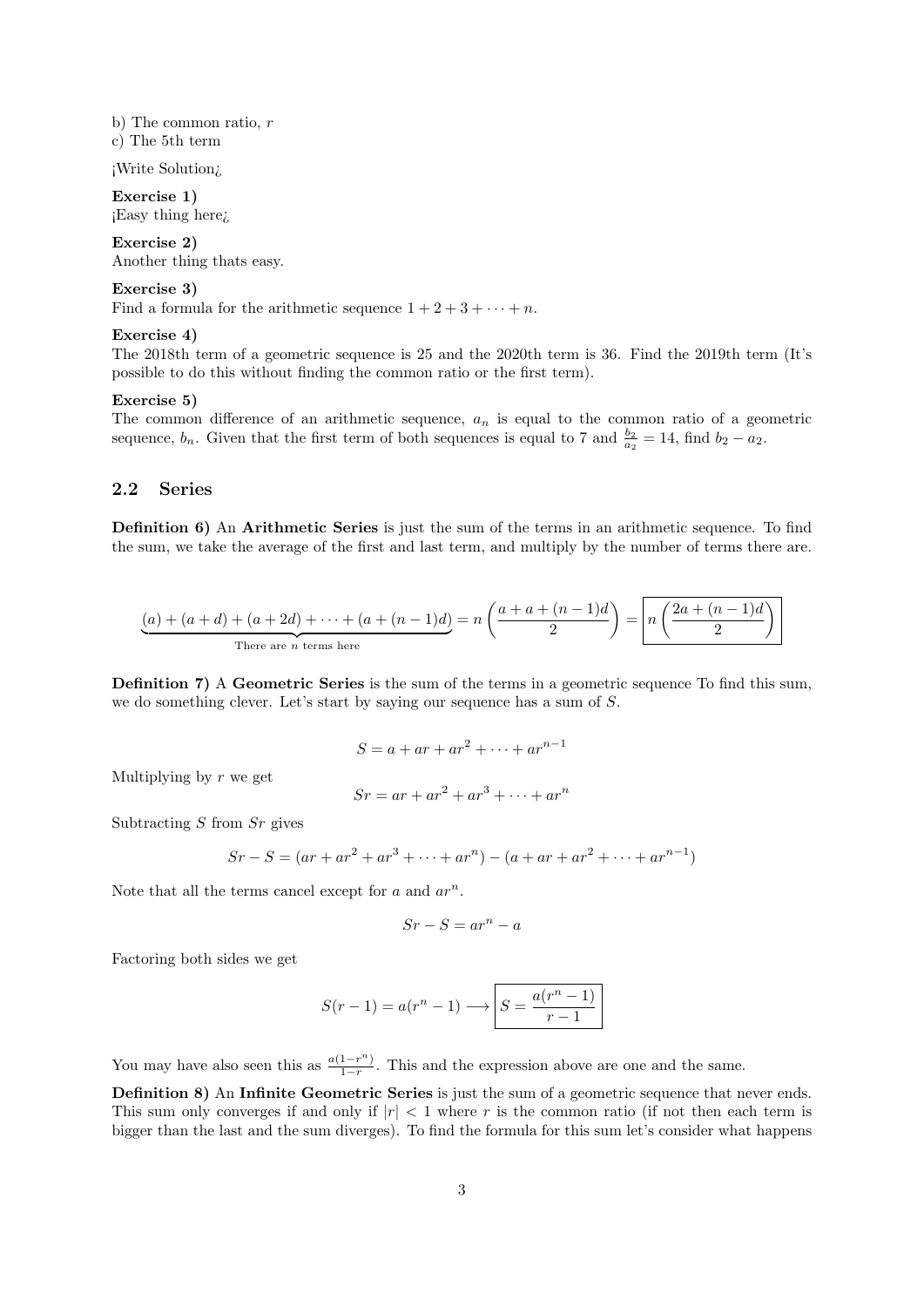to our finite geometric series formula as the number of terms tends to infinity. Since  $|r| < 1$ , we know that as *n* tends to infinity,  $r^n$  tends to 0. Therefore we can replace  $r^n$  with 0. Hence we get

$$
\lim_{n \to \infty} \frac{a(1 - r^n)}{1 - r} = \frac{a(1 - 0)}{1 - r} = \boxed{\frac{a}{1 - r}}
$$

Exercise 6) In Definition 6 we took the limit of the sum of a finite geometric series as the number of terms tended to infinity to find that the sum of an infinite geometric series is  $\frac{a}{1-r}$ . Prove this same formula differently using the method we used to find the sum of a finite geometric series in Definition 5.

### 2.3 Sigma Notation and Binomial Theorem

Definition 9) Sigma Notation is a concise way to represent a long sum with each term of the sum only slightly different. Here's an example:

$$
\sum_{i=1}^{10} = 1 + 2 + 3 + 4 + 5 + 6 + 7 + 8 + 9 + 10 = 55
$$

We take the dummy variable (here it is  $i$ ), set it to equal to the starting value and sum every expression inside the sigma until our dummy variable reaches the upper limit. In this case, the starting value is 1, then ending value is 10 and the expression is  $k$ . In general we have

$$
\sum_{i=a}^{b} f(i) = f(a) + f(a+1) + f(a+2) + \dots + f(b-1) + f(b)
$$

where  $b > a$  (In our first example we had  $a = 1$ ,  $b = 10$ , and  $f(i) = i$  but we can have a and b holding any integer value and  $f(i)$  being any function).

There are some properties of the sigma you should be familiar with. The first is that if two sigmas have the same lower and upper bounds then you can merge them into one sigma by adding the expressions. Here's an example:

$$
\sum_{k=1}^{101} k + 7 + \sum_{k=1}^{101} k^2 - 4 = \sum_{k=1}^{101} k + 7 + k^2 - 4 = \sum_{k=1}^{101} k^2 + k + 3
$$

Of course, you can also split sigmas this way.

$$
\sum_{k=1}^{55} k^2 + k + 1 = \sum_{k=1}^{55} k^2 + \sum_{k=1}^{55} k + \sum_{k=1}^{55} 1
$$

In Exercise 5 you found a formula for  $1 + 2 + 3 + \cdots + n$ . This was  $n(n + 1)/2$ . We can find a similar formula for  $1^2 + 2^2 + 3^3 + \cdots + n^2$ , and in general we can find a formula for  $1^k + 2^k + 3^k + \cdots + n^k$  for any integer k. It pains me to do so but I will just list the formulas here without proof because I don't want to make this section overly long. If you're curious about why these formulas are true then search it up.

$$
1^2 + 2^2 + 3^2 + \dots + n^2 = \frac{n(n+1)(2n+1)}{6}
$$
 and 
$$
1^3 + 2^3 + 3^3 + \dots + n^3 = \left(\frac{n(n+1)}{2}\right)^2
$$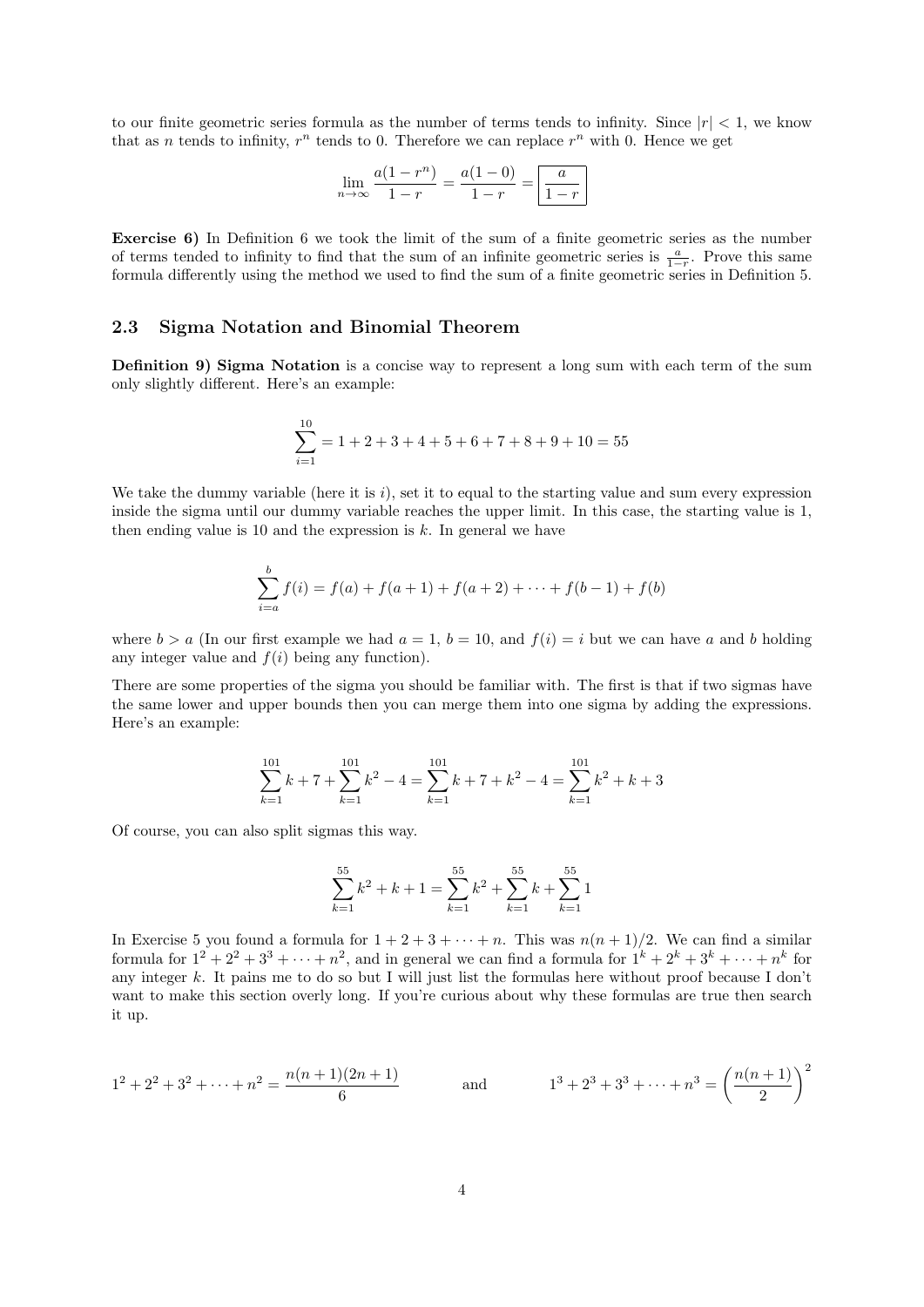**Definition 10)** The **Binomial Theorem** is a neat method to expand a binomial  $(a + b)^n$ . I would like to build this theorem up from scratch because if I display it then prove it, the proof will seem a bit contrived.

Note that

$$
(a+b)^n = \underbrace{(a+b)(a+b)(a+b)\cdots(a+b)}_{\text{There are } n \text{ instances of } (a+b)}
$$

Repeatedly using the distributive property, we see that for a term  $a^kb^{n-k}$ , we must choose k of the n terms to contribute an a to the term, and then each of the other  $n - k$  terms of the product must contribute a b. Thus, the coefficient of  $a^k b^{n-k}$  is the number of ways to choose k objects from a set of size n. It turns out there is function for this called the *choose* function. The number of ways to choose  $k$  objects from  $n$  objects is

$$
{}_{n}C_{k} = \binom{n}{k} = \frac{n!}{k!(n-k)!}
$$

Here,  ${}_{n}C_{k}$  and  $\binom{n}{k}$  are just two different notations which describe the same thing. I will be using  $\binom{n}{k}$ , however, because it looks cooler.

Now that we know the coefficient, we can construct the entire term to be  $\binom{n}{k} a^k b^{n-k}$ . We can write

$$
(a+b)^n = \binom{n}{1} a^1 b^{n-1} + \binom{n}{2} a^2 b^{n-2} + \binom{n}{3} a^3 b^{n-3} + \dots + \binom{n}{n} a^n b^1
$$

This is the statement of the binomial theorem.

Exercise 7) Write the binomial theorem in sigma notation.

**Exercise 8)** Find the coefficient of  $x^3y^3$  in the expansion of  $(x+y)^6$ .

### 2.4 Review Problems

### 2.5 Challenge Problems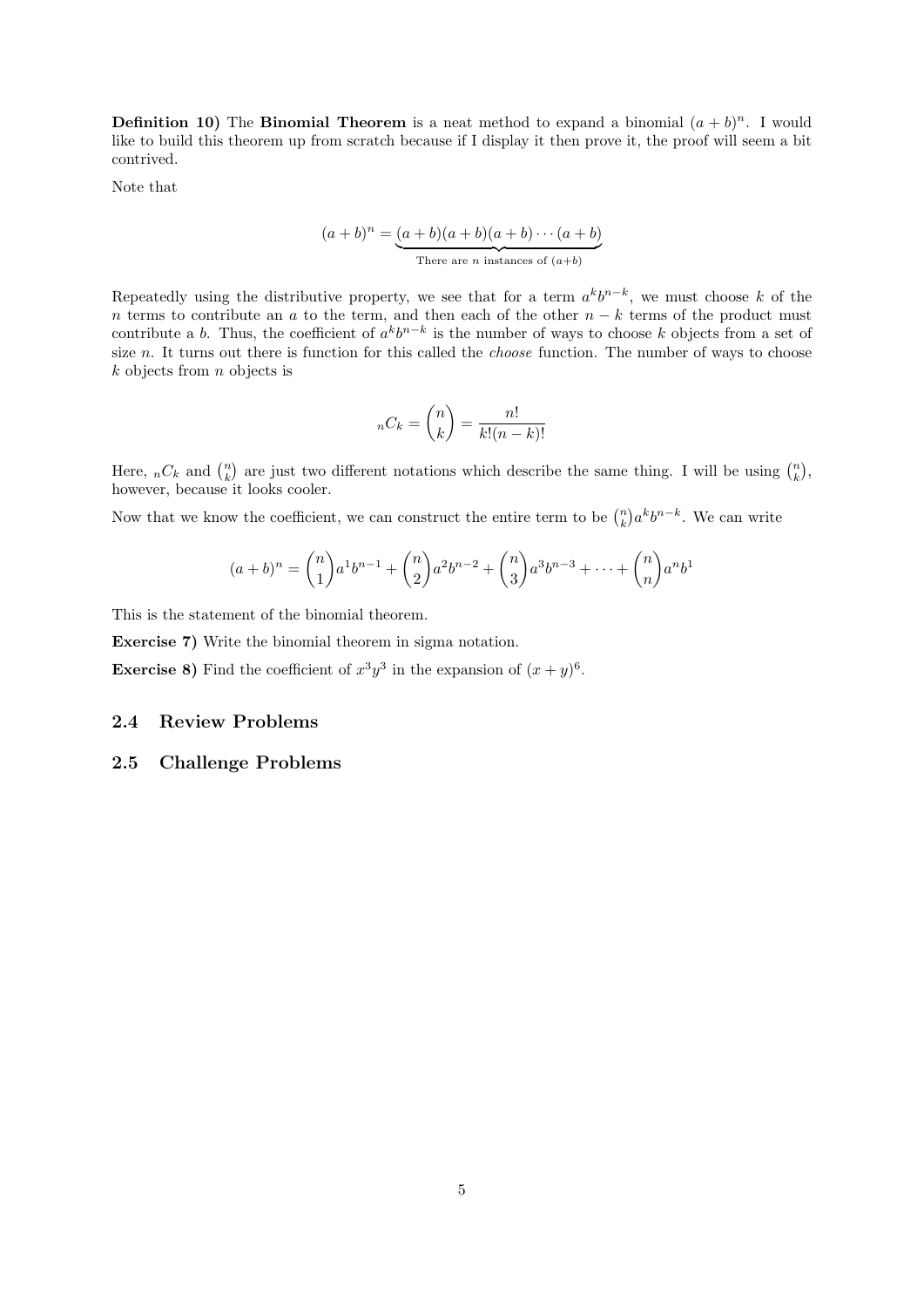# 3 Non-Trigonometric Functions

### 3.1 Function Properties

Since the curriculum for this unit is pretty boring, you will find that this handout is quite short. The following is just a review of stuff in ALG 2.

**Definition 1)** A **Function** is something the maps an input value to exactly one output value. We say a function is bijective if every possible output can reached by exactly one input. You may have also heard of this as a one-to-one correspondence. The simplest example of a bijective function is  $f(x) = x$ . Here, every output can be reached by exactly one input, namely, itself.  $f(x) = x^2$  is NOT a bijective function because both  $f(\sqrt{x})$  and  $f(-\sqrt{x})$  are equal to x. A function is bijective if and only if it passes both the "vertical line test" and the "horizontal line test".

Definition 2) A Domain of a function is a set of numbers for which the function is defined. The domain **Definition 2)** A **Domain** of a function is a set of numbers for which the function is defined. The domain of  $f(x) = \sqrt{x}$  is not all real numbers because we cannot have the square of root of a negative number. We say the function is not defined if x is negative so the domain is all non-negative numbers. Finding the domain is fairly easy, we try to find inputs such that we break some rule in math (the two main ones are dividing by 0 and square rooting a negative number).

Definition 3) The Range of a function is the set of all numbers which can be outputted from the function. The range of  $f(x) = x$  is all real numbers. The domain of |x|, however, is only the nonnegative numbers since an absolute value can never be less than 0. Range can be a bit harder to find than domain.

**Definition 4)** An Intercept of a function is where it crosses an axis, whether that be the  $x$  or  $y$  axis. These are easy to find. For the y intercept we just plug in 0 into the function. For the y intercept we find an input for which the output is 0. (Make sure you see why). Some functions may have just an  $x$ intercept, just a y intercept, or neither.

Definition 5) The Asymptote of a function is the imaginary line that a function gets closer to as either x or y tend to infinity. There are two types of these, horizontal, and vertical.

**Horizontal Asymptotes** are lines that the function approaches as x tends to  $\infty$  or  $-\infty$ . They always take the form of  $y = k$  for some constant k. Horizontal asymptotes are basically end behavior of the function. If  $f(x)$  tends to a real value as x tends to  $\infty$  or  $-\infty$  then the horizonatal asymptote is  $y = k$ . If not, then we don't have a horizontal asymptote. An example of a function with a horizontal asymptote is  $f(x) = 1/x$ . The asympotote is  $y = 0$  since as  $x \to \infty$  (x tends to  $4\infty$ ),  $y \to 0$ .

Vertical Asymptotes are vertical lines the function approaches as  $x$  tends to some value which is not ∞ or  $-\infty$ . An example is  $y = \frac{1}{(x-3)}$ . The vertical asympotote is  $x = 3$  because as x gets closer and closer to 3 the function resembles this line more and more.

Definition 6) The Extrema of a function are the points at which the function stops increasing and starts decreasing or vice versa. We can find extrema of a function by differentiating it, setting the resulting expression equal to 0 and solving for x, but since this is not a calculus review just use your calculator's maximum/minimum feature for it.

Definition 7) The Holes of a function are points at which the function is undefined. For example, in the graph of  $\frac{1}{x-6}$ , the point  $x = 6$  is a hole because  $\frac{1}{0}$  is not defined. Another example is the point  $x = 4$ in the graph of  $f(x) = \frac{2x(x-4)}{x-4}$  or the point  $x = 0$  in the graph  $f(x) = x^x$ .

Don't try and memorize all the stuff on this page. Rather, if you need to, try to find spatial connections of these attributes, identify them on graphs of some functions.

Exercise 9) Find each of the following attributes...

- Domain
- Range